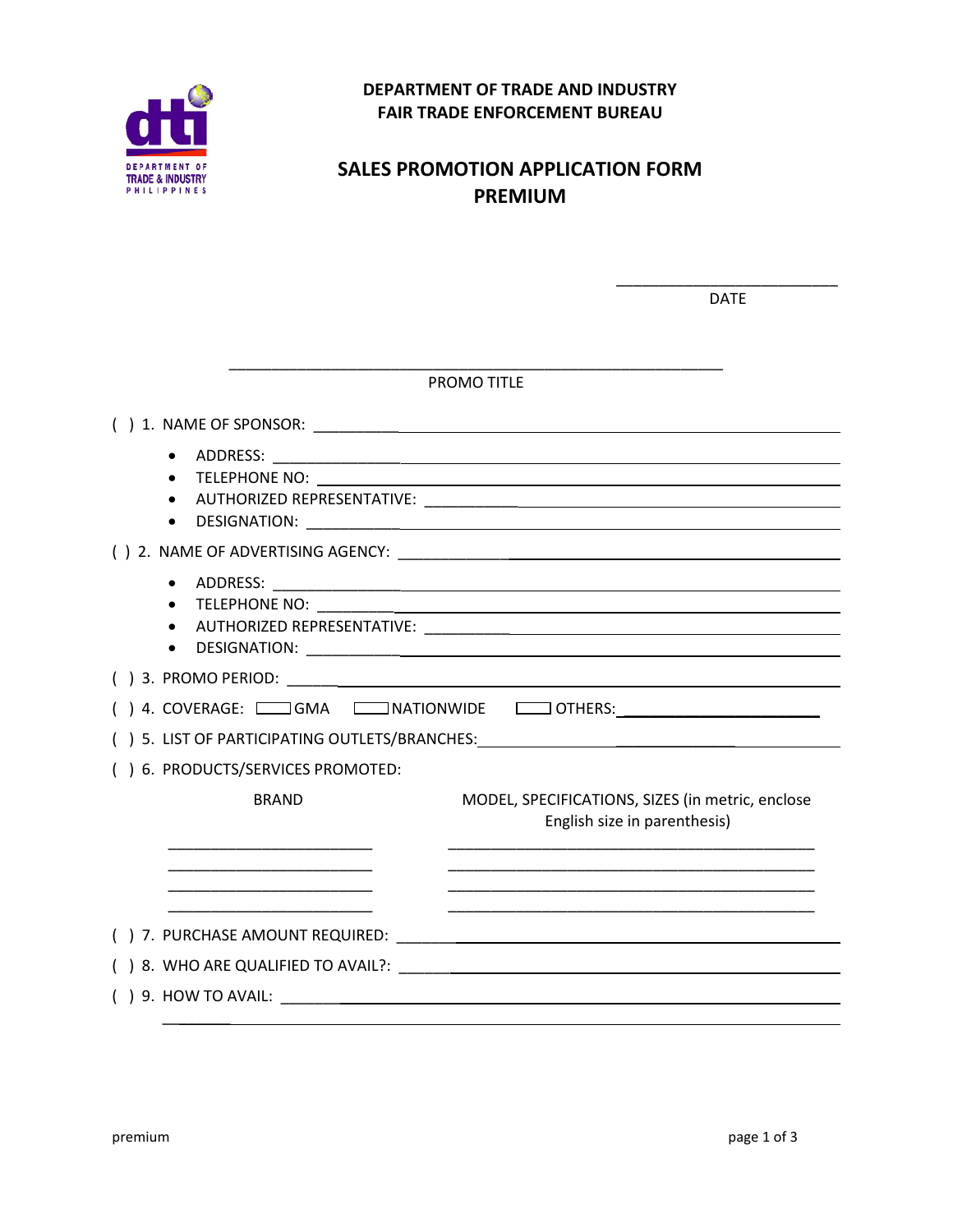( ) 10. BUNDLED ITEMS

|  | LIST OF ITEMS<br>Bundle 1                                                                                                 | <b>COST OF EACH</b>  |                                     | PAY ONLY                   | SAVINGS/PREMIUM                    |  |  |  |
|--|---------------------------------------------------------------------------------------------------------------------------|----------------------|-------------------------------------|----------------------------|------------------------------------|--|--|--|
|  | <b>Bundle 2</b>                                                                                                           | TOTAL: TOTAL:        |                                     |                            |                                    |  |  |  |
|  |                                                                                                                           | TOTAL: _____________ |                                     |                            |                                    |  |  |  |
|  |                                                                                                                           |                      |                                     |                            |                                    |  |  |  |
|  | () 13. PREMIUM/FREE ITEM SPECIFICATIONS AND PROJECTED COST:                                                               |                      |                                     |                            |                                    |  |  |  |
|  | ITEM, BRAND, MODEL,<br>SIZES IN METRIC<br>(A)                                                                             |                      | <b>PROJECTED</b><br>QUANTITY<br>(B) | <b>COST OF EACH</b><br>(C) | <b>TOTAL COST</b><br>$(B)$ X $(C)$ |  |  |  |
|  | <b>TOTAL PER OUTLET</b><br>TOTAL FOR ALL OUTLETS<br>() TRIP, SCHOLARSHIP & CELLPHONE PRIZES:<br><sup>]</sup> TRANSFERABLE |                      | <b>CONVERTIBLE TO CASH</b>          |                            |                                    |  |  |  |
|  |                                                                                                                           |                      |                                     | CASH CONVERSION VALUE:     |                                    |  |  |  |
|  | () 14. WHO SHALL PAY 20% TAX FOR PRIZES EXCEEDING P10, 000.00:                                                            |                      |                                     |                            |                                    |  |  |  |
|  | ( )  15.  PERIOD OF REDEMPTION/CLAIM PERIOD: ___________________________________                                          |                      |                                     |                            |                                    |  |  |  |
|  | () 16. COMPLETE ADDRESS OF REDEMPTION CENTER:                                                                             |                      |                                     |                            |                                    |  |  |  |
|  |                                                                                                                           |                      |                                     |                            |                                    |  |  |  |
|  | () 18. ATTACHMENTS                                                                                                        |                      |                                     |                            |                                    |  |  |  |

- ( ) COMPLETE MECHANICS
- ( ) PROMO PARTICULARS (Schedule of payment amortization for installment offers)